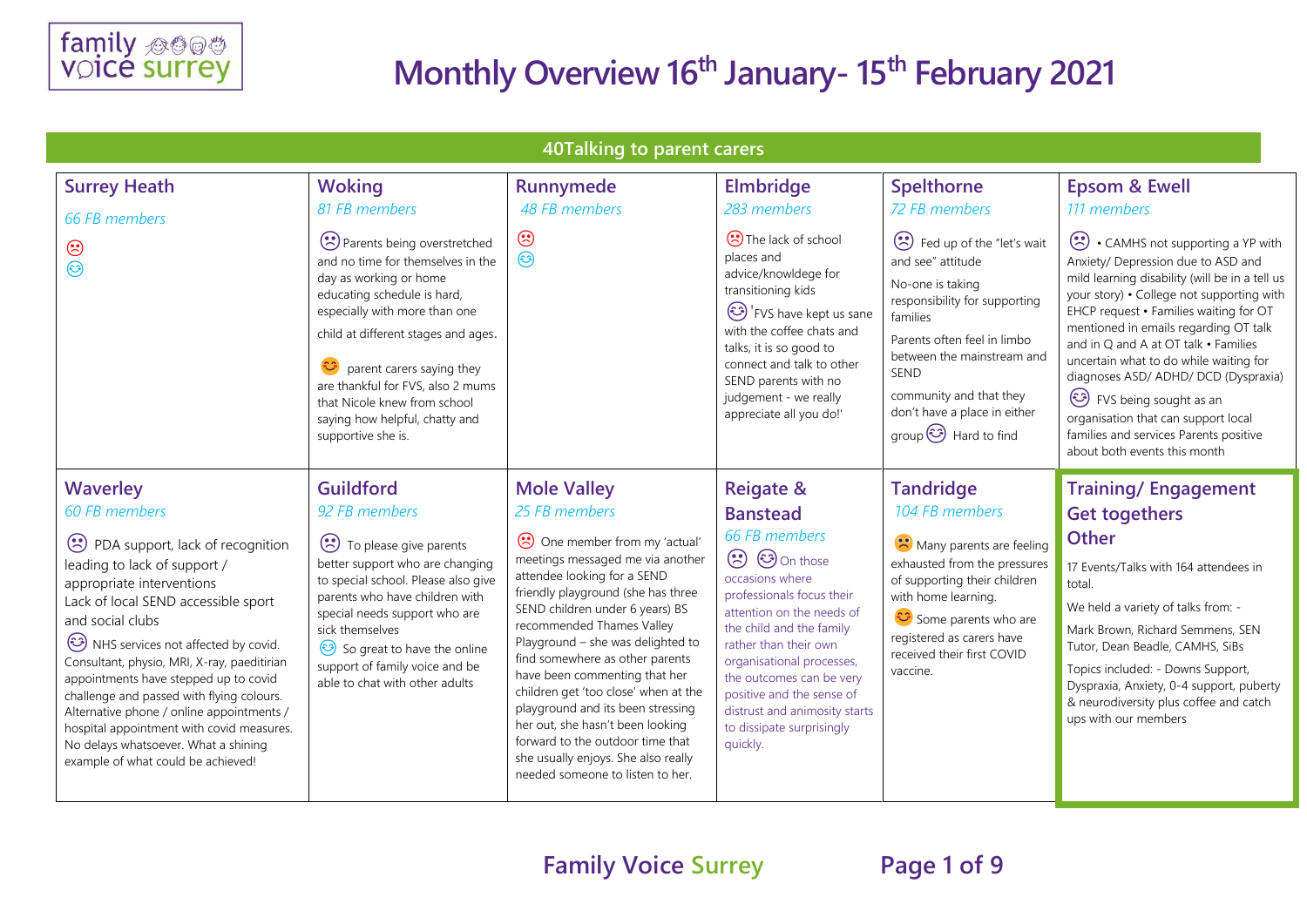

**what we're hearing** 

*In one word tell us how you're feeling: this mood picture is fed back to partners and has been really powerful in conveying the impact of services and support*

*Facebook page followers: 2217 Facebook closed parent group members: 539 Combined local Facebook group membership:1008*

*New FVS members: 89*

*Tell us your Story: We respond to each story and signpost where relevant. When issues are repeated, we feed those back to relevant leads in SCC and health, and will be using this overview document to inform you of progress.*

6 Stories received through formal channels. This is separate to the general feedback received via our coffee mornings, events, and Facebook contact with parents. Themes :

*Transport* : post 16 transport should be means tested . Some families cannot afford any contribution at all. Families continue to be concerned about the risk of covid due to the lack of social distancing in taxis.

*Health* : equipment that has been agreed as necessary for a child is not made available and families are signposted to charities. families would like more flexibility to use available direct payments when needed

*EHCP*: how can a child access after school provision if they have transport provided by the council? This raises the issues of inclusion and equity. Another family wrote of being asked to provide a diagnosis before a need could be added to a plan.

*Mental health :* we heard a good news story of a young adult being supported in a timely and effective way by community mental health services in the South West

Adulthood : a family told us that navigating Universal Credit for their young person is proving difficult, with little apparent understanding of SEND.



**Family Voice Surrey Page 2 of 9**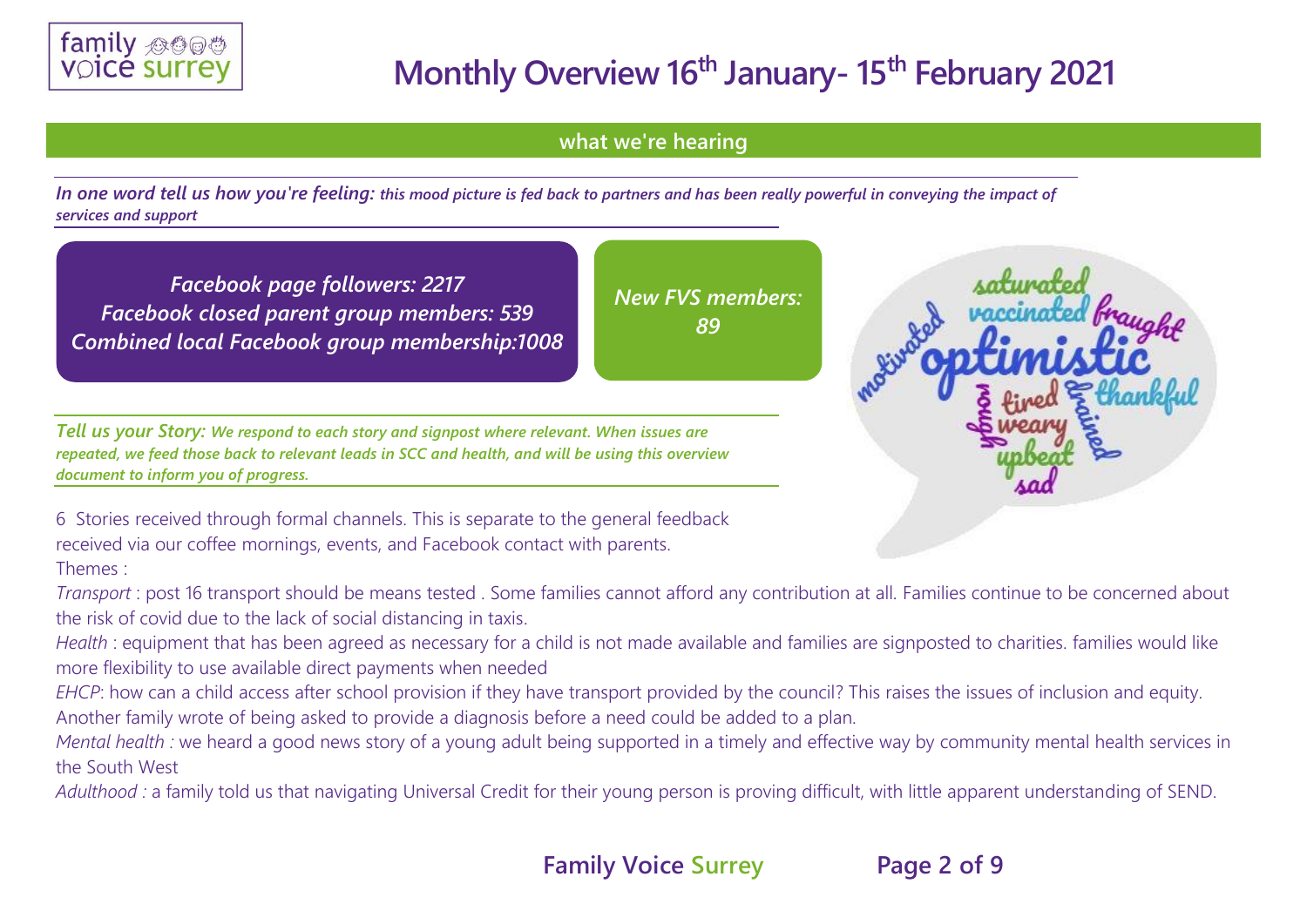

### **Answers to your questions**

## **A big thank you to those local area officers and practitioners who have taken the time to send us these answers. SCC Case workers:**

1. Staff are still failing to respond to parents' calls/emails and failing to update parents over ongoing issues. What can parents do to move things forward?

We are working on this issue as we are committed to providing good customer care to our parents and carers. All caseworkers are expected to maintain contact with the parent and carers and we have standards we expect to be adhered to emails to be responded to within 48 hours and telephone calls the be responded to with 24 hours. We are aware that there has been a technical hiccup which means some caseworker calls have been redirected to the incorrect number. IT are in the process of remedying this.

I suggest if parents do not receive a response within the expected timescales and this is not because the caseworker is on leave or unwell they should escalate to the senior case worker in each quadrant.

#### 2. What are the job priorities of case workers?

Case workers have a number of competing priorities are they are involved in all activities and task in relation to EHCNA and the maintenance of finalised **EHCPS** 

Priorities will differ according to the time of the year at this moment we are all focused on the completing tasks for the KST 2021 cohort in readiness for the 15th February deadline

In the spring and summer terms we are often focussed on the completion of annual reviews to support next year's transitions

### 3. What are they judged on in the performance of their jobs?

All staff have regular supervision and an annual appraisal the details of which are confidential to that member of staff.

4. Does this impact the way they treat parents?

We expect all parents to be treated politely and respectfully

### 5. What training do they have in SEND?

Many of our SEND caseworkers are very experienced and come into the role from other LAs. All SEND caseworkers receive training in a variety of areas including; customer care, safeguarding, confident conversations, GDPR . in addition, staff attend regular webinars which are specific to their role such working with parents which was delivered by BS from FVS.

In addition, we have taken the decision to develop a qualified SEND workforce and have commissioned accredited SEND courses/ qualifications from IPSEA and NASEN. Over time we expect all of our caseworkers to either have these qualifications or to be in the process of acquiring these qualifications.

### 6. Why is there such a high turnover of case workers?

There are a number of reasons for the turnover of caseworkers.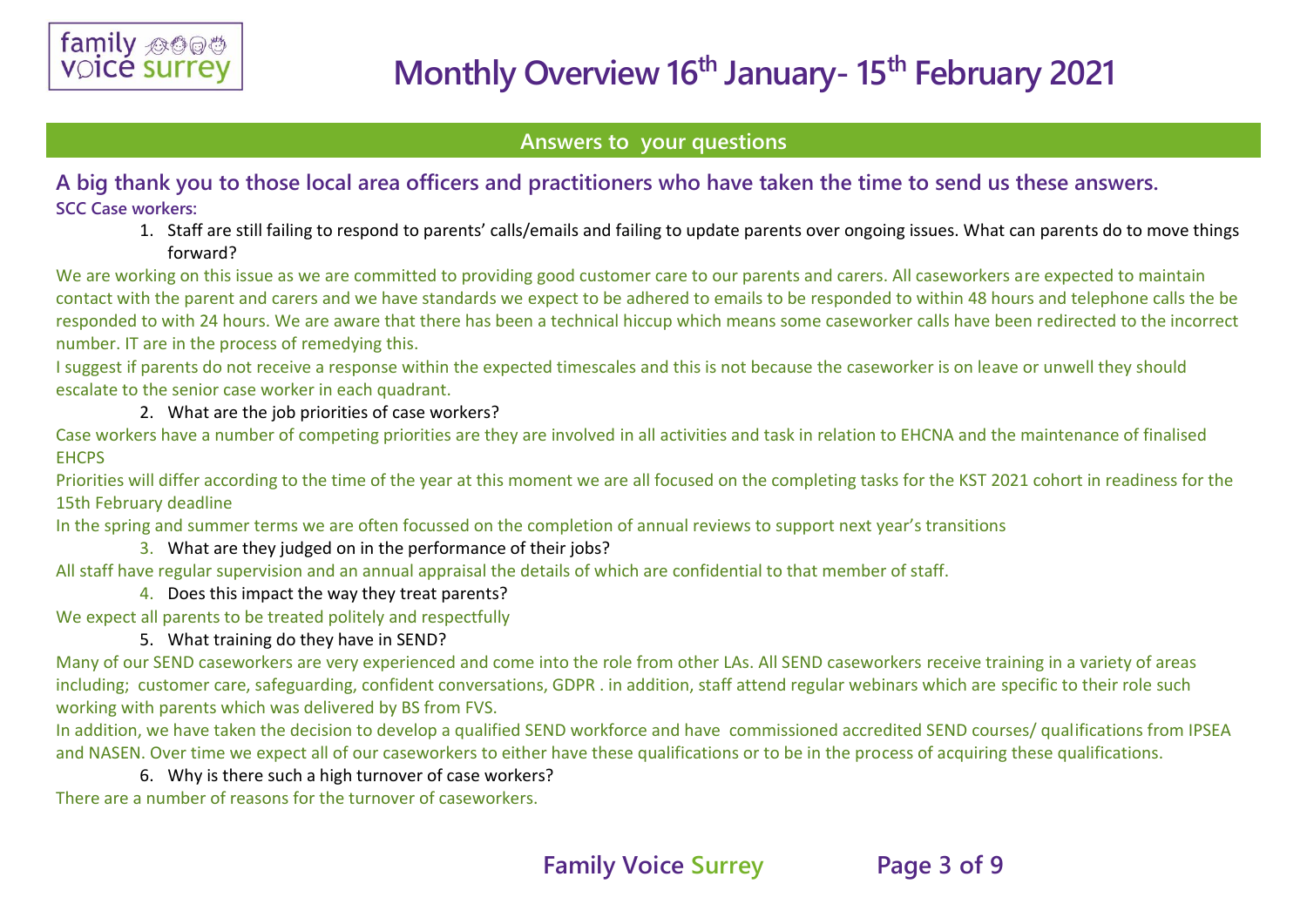

- following a major restructuring there have been many vacancies in the team and these were filled with agency staff these posts have now been filled with permanent staff
- When we have a pressure in the system we will take on additional staff which for expediency may be agency staff they will then leave when a task is completed
- Staff are promoted or take up secondment opportunities which may result in a change of caseworker
- We may have to manage out staff if they are not meeting our standards
- Staff leave for a variety of reasons

In our quadrants we now have a stable work force who we are investing in through a variety of training

The key issue here is the communication with parents and carers about changes and the handover between case workers which we are happy to work with FVS to improve as necessary.

**Children missing education:**

1. None of the school avoidance group reported their children accessing Access2Education which seemed surprising. Is there any guidance as to how to access educational support for your child if they are out of full-time education? Is A2E the best route or are there other options that parents can pursue? Hard to find options on Local Offer page.

If a child is on the roll of a school they are expected to access learning and support via their school.

There are many children accessing A2E who have anxiety as the key reason for not attending school

If FVS is aware of a child being out of school who is not on a school roll they should contact their area Inclusion Manager in the first instance

2. How many children and young people with SEND are there in Surrey currently with no appropriate educational provision?

This question is ambiguous and it would be helpful if could clarify what is being requested –

However, I am able to state that we have 37 children who have no education provision

We have 183 that are supported by A2E

#### **Neurodevelopmental issues:**

- 1. Can we have more information on the ASD pathways? Some sessions would be very well attended and in demand!!
- 2. What is being done to improve access to ADHD assessments, and to provide support to children and young people with ADHD?

The neurodevelopmental pathway has revised how families will receive support and a range of training and support information is being developed by partners

### **Covid/Lockdown:**

1. How many people have made the decision to home school (with reduced educational quality) because they were concerned that the taxi bubbles differ to the school bubbles i.e. that going to school posed too big a risk due to transport arrangements?

I am unable to be specific about whether parents made the decision to EHE due to transport issues I can confirm 657 new requests to EHE have been received since September 2020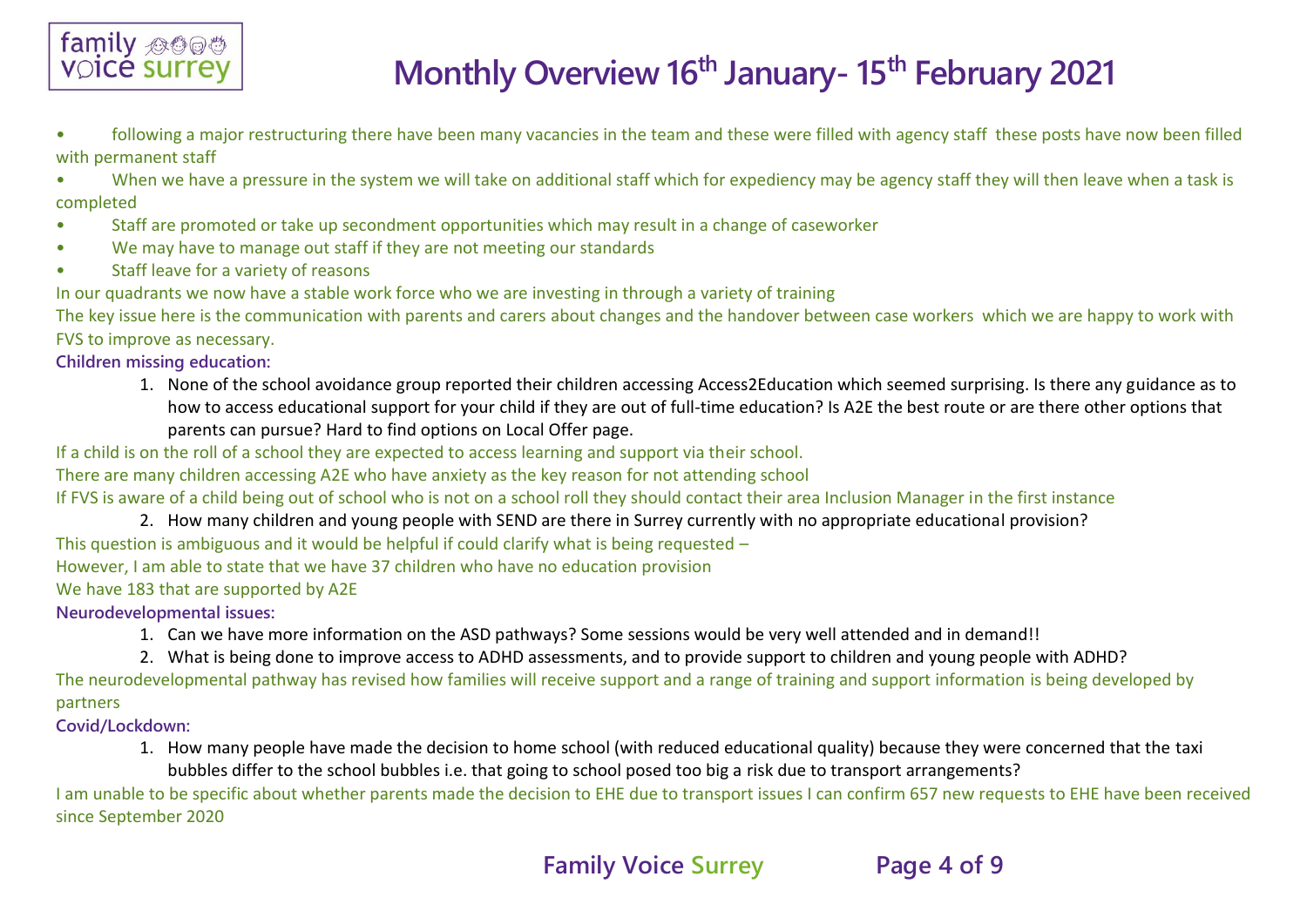

2. Parents are feeling great expectations to ensure that their SEND children are completing home schooling work, and to "prove" the work that they are doing. What is the council's position on this?

It is acknowledged that many parents have found home schooling challenging and as in all parenting situations we can only support parents to do the best they can. I am not sure what parents are being asked to prove and to whom.

FVS: please see our February newsletter for survey which will allow you to give more detail about your experience of lockdown and home schooling so that we can better inform council partners.

#### **Social Care:**

1. What should be in the care section of an EHCP? Seems many people get told if they don't have a social worker this section should be blank. Is this the case?

We are working with social care to develop a response for parents who do not have an allocated social worker – in those cases we would expect parents to access information available on the local offer website or if they require support to contact the LSPA or the Surrey Family Help Hub (formerly the Little Help Shop)

- 2. If a child has limited independence skills but has no social worker or social care involvement should there be anything in the care section particularly as they go into post 16?
- 3. Why does the SCC Transition Team not support disabled young people who have ADHD, while it does support those who have ASD?

We have been in touch with the relevant teams and will have answers to these two questions next month.

#### **Sleep issues:**

1. How are our local health services supporting families with sleep? Is it differentiated for children with ASD and ADHD?

The advice given to parents is the same in the first instance and if identified with additional needs would be sign posted to the Surrey Local Offer website as well. Each child and family are offered support according to individual need. If the sleep issue is extreme and directly related to ASD and dependant on identified need the OT or Physio services may need to take it forward e.g. Lycra suits.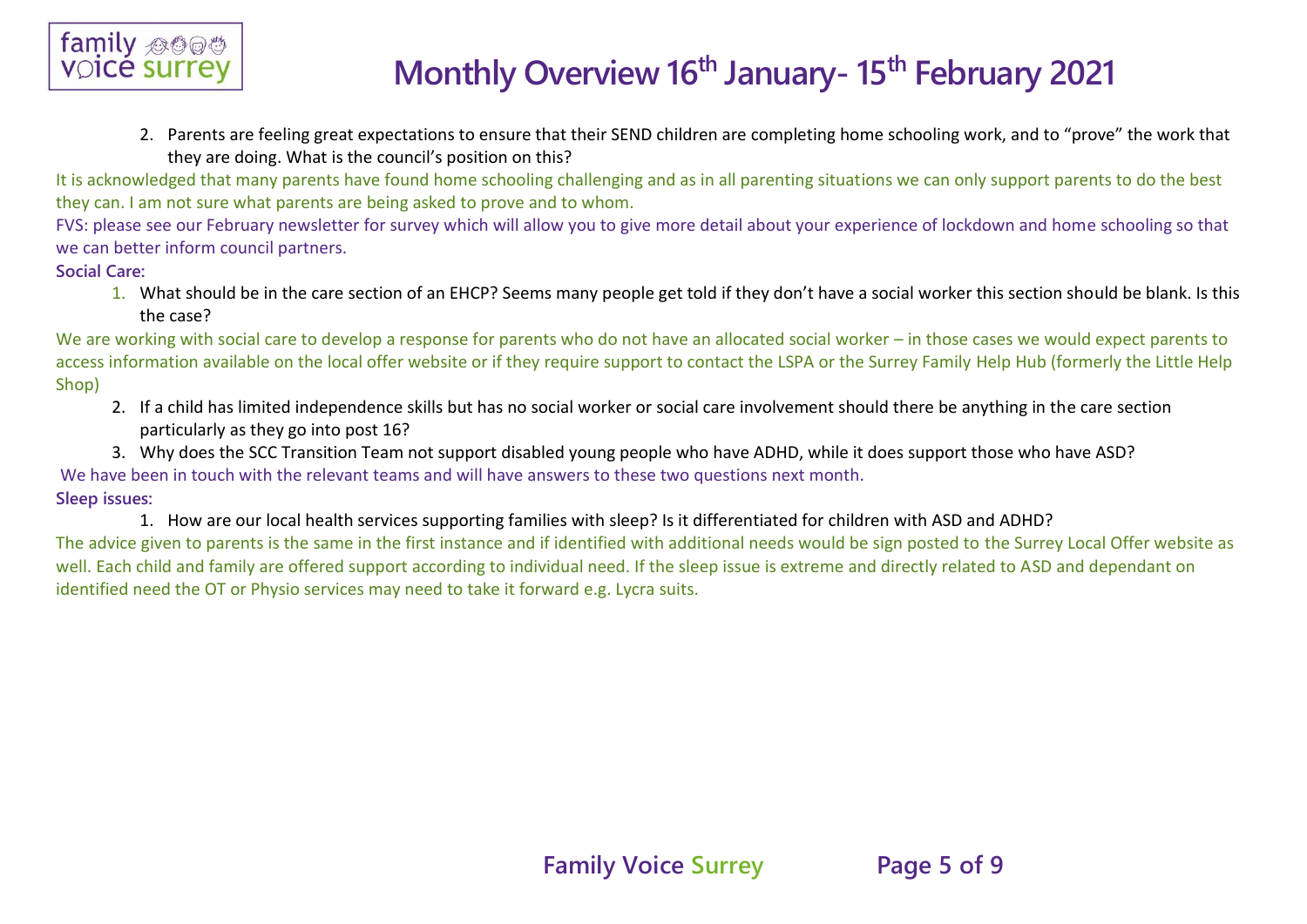

#### **Questions from our members**

Education

- 1. Why are EHCPs in general so out of date?
- 2. Where are the specialist places for academically able children with send?
- 3. There is talk of new special school capacity. How has SCC determined what school places are needed?
- 4. Does Surrey have a strategy for pathological demand avoidance (PDA)?
- 5. How can the system ensure that neurodiverse young people in mainstream are not discriminated against when they cannot meet strict behaviour guidelines? For example, if they are disorganised/ inattentive due to dyspraxia and/or ADHD and have detentions/ behaviour points for forgetting books etc.

Mental Health/ Neurodiversity

- 1. How can CYP access an assessment for ADHD, and what support is available for them once diagnosed?
- 2. How can we access CAMHS faster?

### Health

1. The NHS special needs dentistry team in Epsom are only taking emergencies and urgent care because of COVID. When will normal services resume, and has there been provision put in place to deal with the additional time and treatment that many children young people with send will require as a result of the reduced service?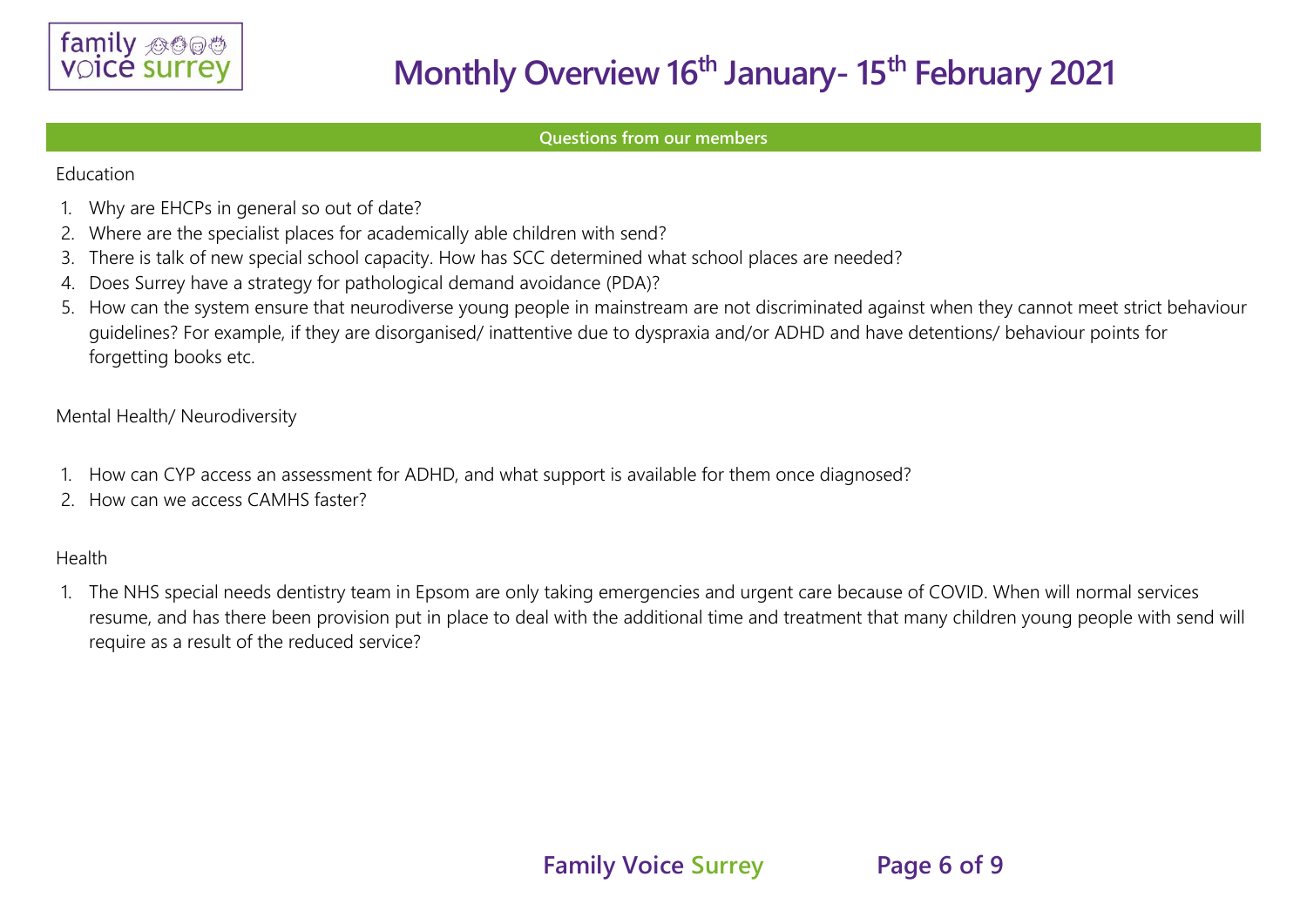

# **Participation work**

| Project                       | Update                                                                                                                                                                                                                                                                                                                                                                                                                                                                                                                                                                                                                                     |  |  |  |  |
|-------------------------------|--------------------------------------------------------------------------------------------------------------------------------------------------------------------------------------------------------------------------------------------------------------------------------------------------------------------------------------------------------------------------------------------------------------------------------------------------------------------------------------------------------------------------------------------------------------------------------------------------------------------------------------------|--|--|--|--|
| Autism strategy               | Work on developing the strategy continues with involvement of family voice and NAS at the heart of the work. We have agreed to co-chair a new board that<br>will support drive an inform the strategy from the perspective of children and their parents and carers. this is to be called the children's autism partnership<br>board.                                                                                                                                                                                                                                                                                                      |  |  |  |  |
| <b>CAMHS</b>                  | We were joined by a Consultant Psychiatrist from SaBP and the Associate Director for Children and Families Services who spoke to FVS about the new<br>neurodevelopmental model to gain feedback. We have been meeting with organisations and staff who will be leading on the new contract for EWMH services<br>which is due to start in April, continuing to feedback parent carer views, highlighting the importance of parent carers being kept informed about the new<br>service and promoting opportunities for parents to engage in discussions about the new service and what children, young people and families need.             |  |  |  |  |
| Inclusion                     | A new group called the Inclusion Steering Group has been set up. This group aims to bring together the whole system approach to inclusion our role is of<br>course to ensure that the lived experience of parents carers informs that approach.                                                                                                                                                                                                                                                                                                                                                                                            |  |  |  |  |
| transport                     | Surrey County Council is re-examining the SEND transport system, in particularly the experience of parents in navigating the system. We now planning how<br>best to work together to ensure that parent carers experience informs any change to give than you system its best chance of success.                                                                                                                                                                                                                                                                                                                                           |  |  |  |  |
| <b>Surrey Family Help Hub</b> | Surrey have developed a new online site designed for families to quickly access help on a variety of issues. As this is a BETA site the focus whilst this is trialled<br>is for families to access support related to behaviour. We have attended a meeting to discuss the current status of the project and have been encouraging<br>parent carers to access the site and provide feedback on the site via a link online. All feedback entries will be entered into a prize draw to win a £100 Amazon<br>voucher. Surrey's Family Help Hub                                                                                                |  |  |  |  |
| <b>Direct Payments</b>        | We have continued to attend regular meetings to obtain information and feedback issues raised by families who use Direct Payments. This has been mainly<br>focussing recently on the roll out of the vaccination and regular lateral flow testing for PA's, ensuring comms are clear, highlighting any queries or difficulties<br>parent carers have reported. We have also attended the new Terms of Reference Meeting for Direct Payments where we will continue to highlight areas for<br>development and improvement.                                                                                                                  |  |  |  |  |
| <b>Short Breaks</b>           | We have continued to attend the Short Breaks Forum with a range of Short Breaks providers and the Commissioning Team at Surrey County Council. We will<br>be working with Surrey to ensure the feedback from the recent consultation for parent carers is feedback to parents and will consider whether there are any<br>gaps in the feedback that the consultation has not highlighted and what future engagement may be needed. We continue to highlight the vital role that Short<br>Breaks plays in the lives of children, young people and their families, ensuring good accessibility and in highlighting any areas for development. |  |  |  |  |
| Health                        | Surrey County Council appointed a second designated clinical officer (DCO), Paula Vyze, to join Andrea Ferns. we look forward to working with them both on<br>a range of send issues, with initial emphasis on how information from practitioners' assessments is translated into EHCPs. We have met with an engagement<br>officer for Community Health Services and will be looking at increasing engagement opportunities for parent carers to feedback on their experiences of<br>Community Health Services.                                                                                                                            |  |  |  |  |

#### **Project update**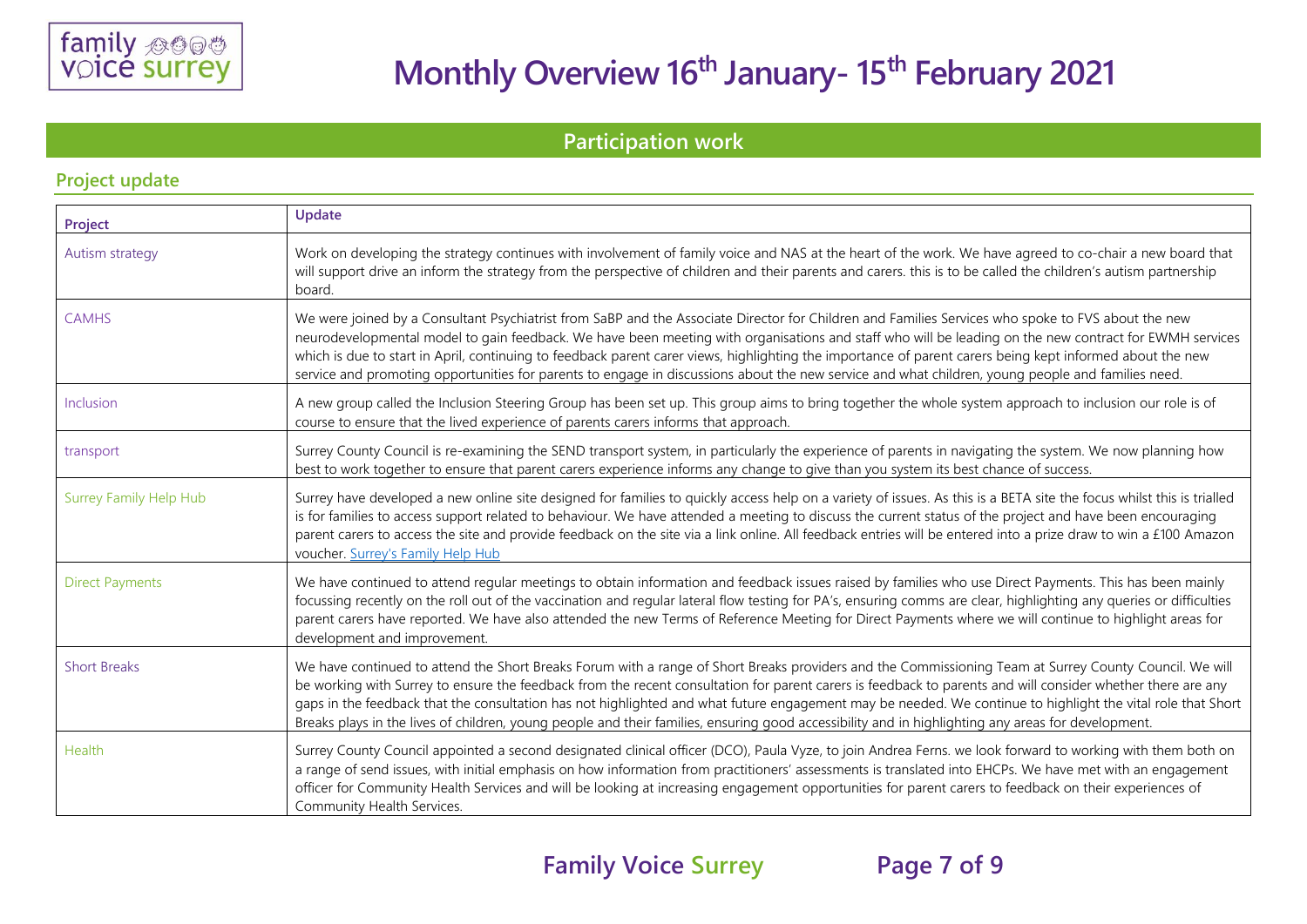

## **Meetings attended**

- SEND Systems Partnership Board
- Setting up Children's Autism Partnership Board (FVS as co-chair)
- Briefing MPs on SEND issues
- Children's Select committee witness on transition item
- NNPCF South East Regional meeting
- Introduction to senior officer in PfA space
- Inclusion steering group
- Strategy discussion about new neuro-developmental model
- Surrey Equity, Diversity and Inclusion workshop
- Head2Head interviews
- ASD strategic board
- UVP team, FVS and Learning Space
- Introductory meeting with AD for schools, Jane Winterbone
- Interview with Surrey press RE ASD diagnoses Surrey adults [face 'unacceptable' wait of over a year for autism assessment -](https://www.getsurrey.co.uk/news/surrey-news/surrey-adults-face-unacceptable-wait-19766758) [Surrey Live \(getsurrey.co.uk\)](https://www.getsurrey.co.uk/news/surrey-news/surrey-adults-face-unacceptable-wait-19766758)
- SEND transport meeting
- Direct Payments Reference Group
- Direct Payments weekly catch-up meetings x 3
- Introductory meeting with new DCO, Paula Vyze
- Meetings with 0-4 Workstream co-lead from Surrey Youth Focus
- Meeting re; Surrey's Family Help Hub
- Monthly meeting with SCC and DCO
- SaBP discussion/meeting with FVS re; new neurodevelopmental model
- 0-4 project board meeting
- Meeting with Engagement Officer for Community Health Care Services
- Short Breaks Strategy Forum
- 'Enabling Families to Thrive' 0-4 workstream meeting